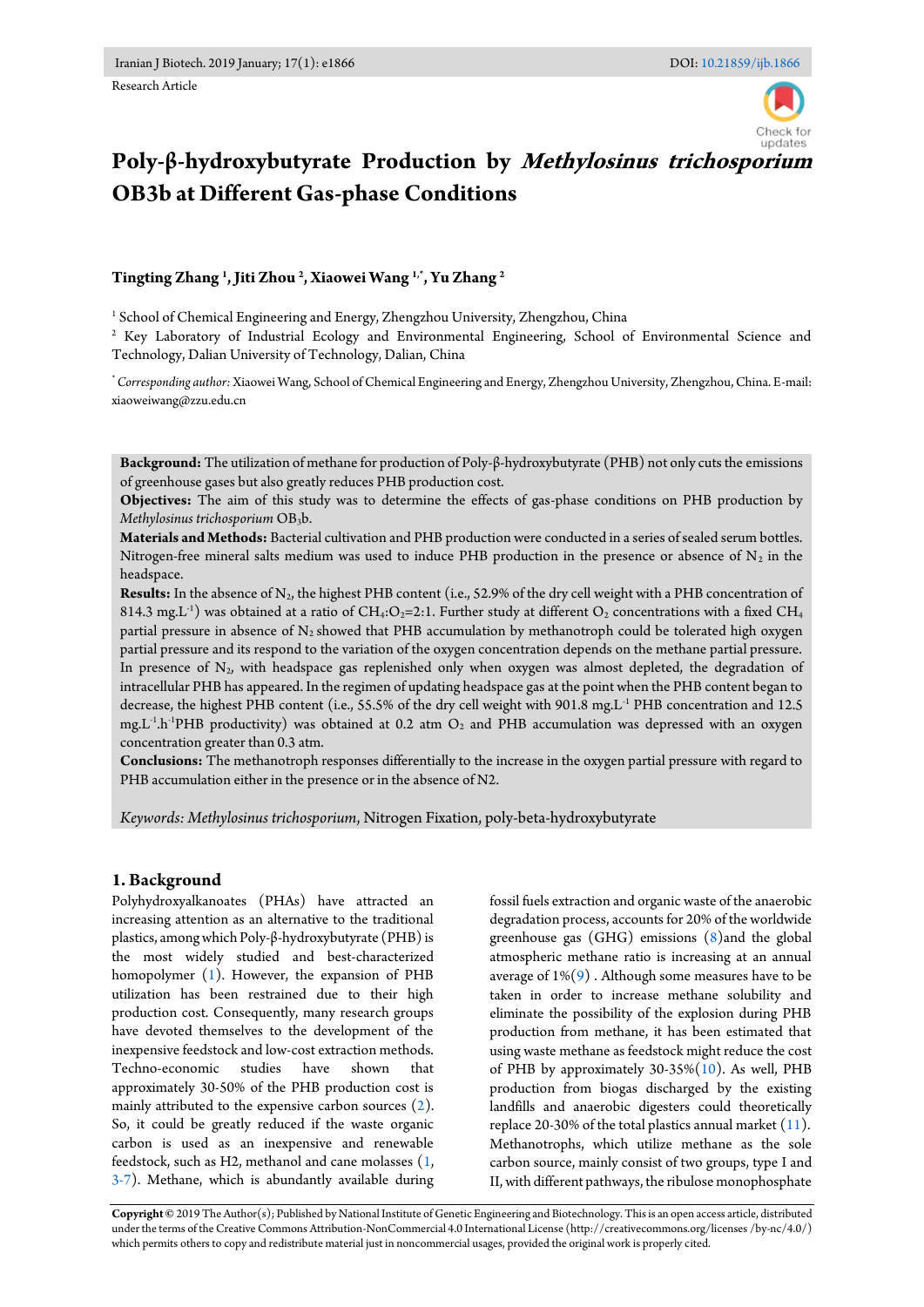(RuMP) pathway and the serine pathway, to complete carbon assimilation [\(12\)](#page-7-4). PHB production has been reported to be restricted to type II genera [\(13\)](#page-7-5), among which *Methylocystis* and *Methylosinus* are the most documented. Both methane and oxygen are important for methanotrophs [\(2\)](#page-6-1)and variations of their partial pressure are likely to affect the activities and metabolisms of the methanotrophs. PHB are generally synthesized by microorganism under nutrient-limiting conditions and are consumed as a source of reducing equivalent under nutrient-sufficient conditions [\(12\)](#page-7-4). Nitrogen deficiency is one of the most common ways to trigger the accumulation of PHB  $(14)$ . The ability to fix molecular nitrogen has been reported to present in all type II genera  $(13)$ . Methanotrophs can utilize N<sub>2</sub> as a sole nitrogen source for growth [\(15\)](#page-7-7). It has been reported that *Methylosinus trichosporium* OB3b grew slowly and accumulated about 6% PHB under  $N_2$ -fixing conditions [\(16\)](#page-7-8). Shah *et al.* suggested that only 10% PHB was produced by *M. trichosporium* OB<sub>3</sub>b when the mixtures of methane and air were supplied as substrate. However, after air was switched to pure oxygen with the same oxygen flux, the content of PHB was increased to 45% [\(17\)](#page-7-9). It is obvious that the presence of  $N_2$  could affect the PHB accumulation of the methanotrophs. Nevertheless, the accumulation of PHB by methanotrophs is always stimulated by removing the liquid medium nitrogen source in the previous studies [\(9,](#page-7-1) [13-15,](#page-7-5) [17\)](#page-7-9). There is a little detailed-information on the impact of N2 on PHB production by methanotrophs.

In addition, whether methane is collected from natural gas or biogas, it is inevitable that some  $N_2$  would be introduced and the purification is costly. So, it is meaningful to examine how  $N_2$  affects the PHB synthesis ability of the methanotrophs. It has been suggested that nitrogenase activity of the methanotrophs is sensitive to the oxygen partial pressure [\(13,](#page-7-5) [15-18\)](#page-7-7). Therefore, the effect of  $N_2$  on the PHB synthesis ability of methanotrophs is probably  $O_2$ dependent. If a high content of PHB could also be produced in the presence of  $N_2$ , the requirement for the purity of the methane and oxygen would be greatly reduced. As a result, the PHB production cost attributed to the substrate could be further reduced.

### **2. Objectives**

In order to determine how PHB production of *M. trichosporium* OB3b was affected by the gas-phase conditions in the absence and presence of  $N_2$  and explore the possibility of accumulating high content PHB in presence of  $N_2$ , this study was performed in two steps. Firstly, it was investigated how PHB accumulation of methanotroph was affected by the variations of the oxygen and methane partial pressure in the absence of  $N_2$ , and secondly, the effect of the presence of  $N_2$  on PHB synthesis was evaluated at different oxygen

concentrations in two different headspace gas replenishment regimes.

#### **3. Materials and Methods**

#### *3.1. Microorganisms and Culture Conditions*

*M. trichosporium* OB3b was kindly provided by *M. Kalyuzhnaya* (Lidstrom laboratory, University of Washington) and used throughout this study. *M. trichosporium* OB3b was cultivated in the nitrate minimal salt (NMS) containing (per liter)  $KH_2PO_4$  0.272 g, Na<sub>2</sub>HPO<sub>4</sub>·12H<sub>2</sub>O 2.868 g, KNO<sub>3</sub> 0.10 g, MgSO<sub>4</sub>·7H<sub>2</sub>O 0.10 g,  $CaCl<sub>2</sub>·6H<sub>2</sub>O$  0.20 g and 2 mL of trace element solutions. The trace element solution was composed of (per 100mL): Na-EDTA 25 mg; FeSO<sub>4</sub>-7H<sub>2</sub>O 50 mg; Fe-EDTA 38 mg; ZnSO<sub>4</sub>·7H<sub>2</sub>O 40 mg; Cu-EDTA 10 mg;  $H_3BO_3$  1.5 mg;  $MnCl_2.4H_2O$  2 mg;  $Na<sub>2</sub>MoO<sub>4</sub>·2H<sub>2</sub>O$  26 mg;  $CuCl<sub>2</sub>·2H<sub>2</sub>O$  30 mg; NiCl<sub>2</sub>·6H<sub>2</sub>O 1 mg; CoCl<sub>2</sub>·6H<sub>2</sub>O 5 mg. The initial pH of the medium was adjusted to 6.8 applying 1 M sodium hydroxide [\(19\)](#page-7-10). An amount of 100 mL of the NMS medium and 5 mL of culture inoculums was introduced into a series of 300mL serum bottles which were capped with butyl rubber stoppers and screw top. Cultures were grown at 30 °C on the orbital shakers at 150 rpm under a CH4/O2 gas mixture (1:1, v/v). Headspace gas was replenished every 24 h by being subjected twice to the vacuum and replenished with the same gas mixture (CH4/O2 at a ratio of 1:1  $v/v$ ) to maintain a sufficient amount of the oxygen. The cell growth was monitored by measuring the gaseous composition in the headspace along with monitoring the optical density at 660 nm (V-560, Jasco International Co., Ltd., Japan) which was correlated with dry cell mass measured after lyophilizationfor 24 h.

#### *3.2. PHB Production Studies*

The nitrogen-free mineral salts (NFMS) medium, which was identical to NMS medium except for the addition of 0 mM  $KNO<sub>3</sub>$  to NFMS medium, was used to induce PHB production. Cell suspensions were harvested after about 5 d post-cultivation, washed twice with NFMS medium, and re-suspended in NFMS medium ( $OD_{660}$  of 1.5±0.05). Where after, the cell resuspension solution was divided by transferring15 mL aliquots into a series of the 125 mL serum bottles. The serum bottles were capped with butyl rubber stoppers and screw top

The effect of the gas-phase conditions on the PHB production were first conducted without  $N_2$ , in which the headspace gas was renewed at every 24 h for 72 h to ensure the sufficient gas substrates. To study the effect of the applied ratio of the methane to that of oxygen at a constant pressure and in the absence of  $N_2$ , the headspace gas was refreshed by being subjected to the vacuum twice, replenished with a mixture of the methane and oxygen  $(CH_4/O_2$ ; at the ratio of 3:1, 2:1, 1:1, 1:2, and 1:3 v/v, respectively) to restore an ambient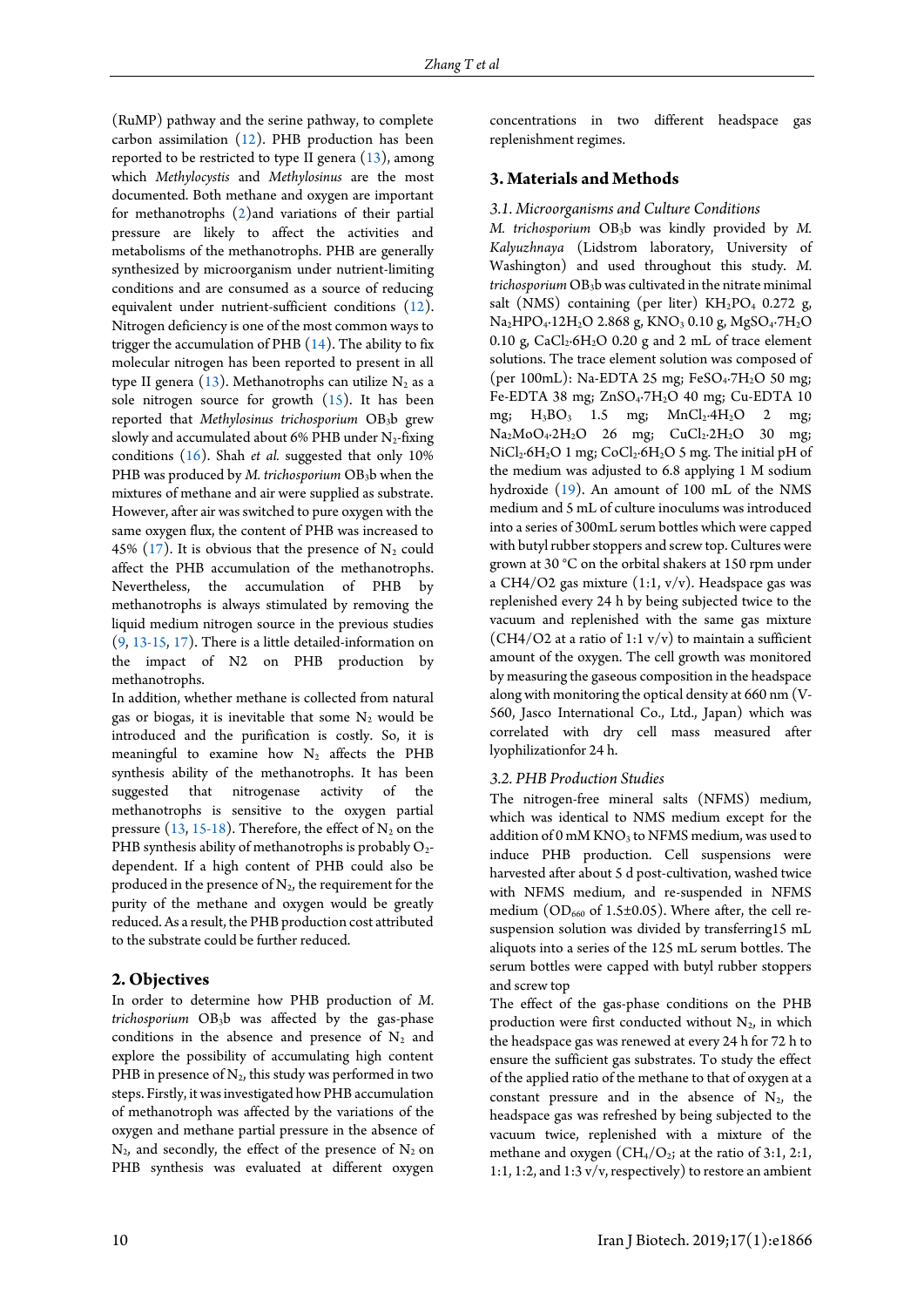atmospheric pressure. To elucidate the effect of different oxygen concentrations at a pressure of 0.5 atm  $CH_4$  without  $N_2$ , the headspace was first vacuumed, then methane was fed to a partial pressure of 0.5 atm followed by the addition of oxygen with the different partial pressures (oxygen partial pressure  $= 0.25, 0.33, 0.5, 0.67,$ and 0.75 atm, respectively). At last, helium was added to make sure that the same total pressure was reached in each bottle. The replenishment operation was repeated twice each time. In addition, the oxygen concentration effect (i.e., 0.2-0.6 atm, respectively) on PHB production was also conducted at 0.2 atm CH4 to explore whether it was varied at the different methane concentrations.

For demonstrating the coupled effect of molecular nitrogen as well as different oxygen concentrations on PHB synthesis in two different headspace gas replenishment regimes, the headspace was first subjected to the vacuum, then methane was fed to the headspace at a partial pressure of 0.5 atm, oxygen at the partial pressure ranging from 0.1atmto 0.5 atm, and helium was added to restore an ambient atmospheric pressure. At last  $N_2$  was fed to the headspace at a pressure of 0.3 atm applying a gas-tight syringe. In the first replenishment regimen, the headspaces gas was refreshed when the concentration of oxygen was below 5%  $(v/v)$ . In the other regimen, the headspace gas was renovated every 12 h to inhibit the degradation of intracellular PHB.

All serum bottles were incubated at 30 °C on the orbital shakers at 150 rpm. The initial gaseous compositions were determined and the variations were monitored periodically. Duplicate serum bottles were sacrificed periodically for 72 h. The 10 mL cell suspensions were subjected to the centrifugation at 4 °C, washed twice with deionized water, lyophilized, and weighed before analysis of PHB.

## *3.3. Analytical Methods*

The percent PHB was analyzed by a gas chromatography (GC7890 II, Techcomp limited, China) equipped with a flame ionization detector (FID) after digestion of the freeze-dried cell pellets  $(20)$ . The headspace gas composition was determined by a gas chromatography (GC7900, Techcomp limited, China) equipped with a thermal conductivity detector. As well, statistical analyses were performed by PASW statistics release 18.0.0 (SPSS Inc., Chicago, Illinois). Spearman's rank correlation test was employed to determine the significance. ρ represents Spearman's correlation coefficient, n represents the number of points used, and Prepresents the significance.

### **4. Results**

*4.1. PHB Production with Different Ratios of Methane to Oxygen at Constant Pressure in the Absence of N<sup>2</sup>*

The changes of the percent PHB at different  $CH_4:O_2$ ratios are illustrated in **[Figure 1](#page-3-0)**. There was no obvious distinction in the PHB content among each ratio of methane to oxygen in the first 24 h. After that, a PHB content of  $CH_4:O_2 = 1:3$  was the first to reach a plateau with a maximal PHB content of 35.2%, successively followed by  $CH_4:O_2 = 1:2$  (40.7%),  $CH_4:O_2 = 3:1$  $(44.4\%)$ , CH<sub>4</sub>:O<sub>2</sub> = 1:1 (49.5%), and CH<sub>4</sub>:O<sub>2</sub> = 2:1 (52.9%). It was obvious that with an increase in  $CH_4:O_2$ ratio from 1:3 to 2:1, gradually a higher maximal PHB content was obtained. Afterwards, the maximal content of PHB was decreased when the ratio was further increased to 3:1 ( $\rho = 0.689$ , n = 10, P = 0.027). The maximal PHB concentration and PHB productivity at  $CH_4:O_2 = 2:1$  were 814.3 mg.L<sup>-1</sup> and 11.3 mg.L<sup>-1</sup>.h<sup>-1</sup> respectively.

# *4.2. PHB Synthesis with Different Oxygen Concentrations at the Fixed Methane Partial Pressures in Absence of N<sup>2</sup>*

In order to determine how oxygen partial pressure influences PHB production of the methanotrophs, the experiments were conducted at the two different methane partial pressures. **[Figure 2](#page-3-1)** presents the variations of PHB content with different oxygen dosages at 0.5 atm of CH4. It is noteworthy that the PHB synthesis ability of the Methylosinus trichosporium OB3b was limited at  $0.25$  atm  $O_2$ . When oxygen partial pressure was successively increased to 0.33, 0.5, 0.67 and 0.75 atm, the maximal contents were 41.5%, 48.9%, 51.5% and 52.3%, respectively. The accumulation of PHB was promoted by the higher oxygen concentration  $(p = 0.886, n = 10, P = 0.001)$ . When the partial pressure of the oxygen was as high as 0.75 atm the conditions was still favorable for PHB synthesis, showing no inhibition. The PHB production at  $0.2$  atm CH<sub>4</sub> is illustrated in **[Figure 3](#page-3-2)**. Similarly, the PHB accumulation of the methanotroph was also limited at low oxygen concentration (0.2  $atmO<sub>2</sub>$ ). However, unlike the tests with 0.5 atm CH4, the bacteria accumulated a higher content of PHB at 0.3 (38.2%) and 0.4 atm  $O_2$  (40.9%)  $(p = 0.837, n = 6, P = 0.038)$  and the maximal PHB content was greatly decreased by 26.4% when oxygen partial pressure was further increased to 0.6 atm. It was obvious that PHB production of the methanotroph was strongly dependent on the oxygen concentration and the response to the variation of the oxygen concentration varied at different methane partial pressures, accordingly.

*4.3. Coupled Effects of Molecular Nitrogen and Different Oxygen Concentration on the PHB Synthesis in two Different Headspace Gas Replenishment Regimens* 

In the first headspace gas replenishment regime, the headspace gas was refilled only when oxygen was almost depleted. The intracellular PHB contents in this regimen along with oxygen consumption curve are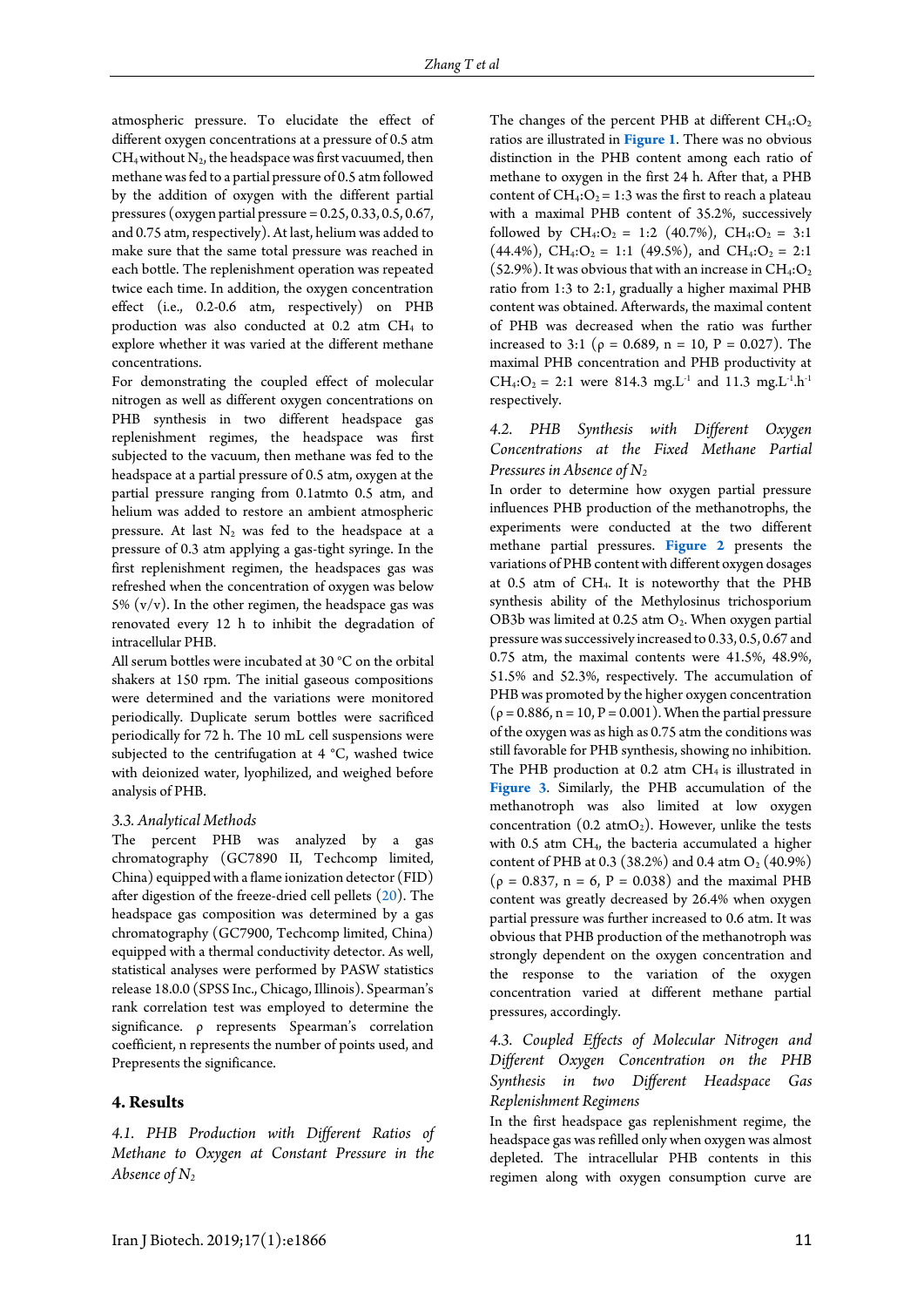plotted in **[Figur](#page-4-0) 4a** and **[4b](#page-4-0)**. For an oxygen partial pressure of 0.1 atm, PHB content reached the plateau in 7h with a value of 5.5%. After the first oxygen supplement at 15.5h, the percent PHB value first increased gradually to 9.2% and then decreased slightly with the consumption of oxygen. Likewise, after the second oxygen supplement, the increase and decrease

cycle of the PHB content was observed again. The similar behaviors were also observed at 0.2 and 0.3 atm $O_2$ , as well. When the oxygen partial pressures were 0.4 and 0.5 atm (no headspace gas refreshment was performed), the PHB content was also increased at first and the maximal PHB content was obtained at 15.5h. But, afterward, the PHB level was decreased.

<span id="page-3-0"></span>

<span id="page-3-1"></span>Figure 1. The time course of the percent PHB with the different ratios of the methane to the oxygen at constant pressure in the absence of N<sub>2</sub>.



<span id="page-3-2"></span>Figure 2. The profiles of the cellular PHB content at different oxygen concentrations with 0.5 atm CH<sub>4</sub> in the absence of N<sub>2</sub>.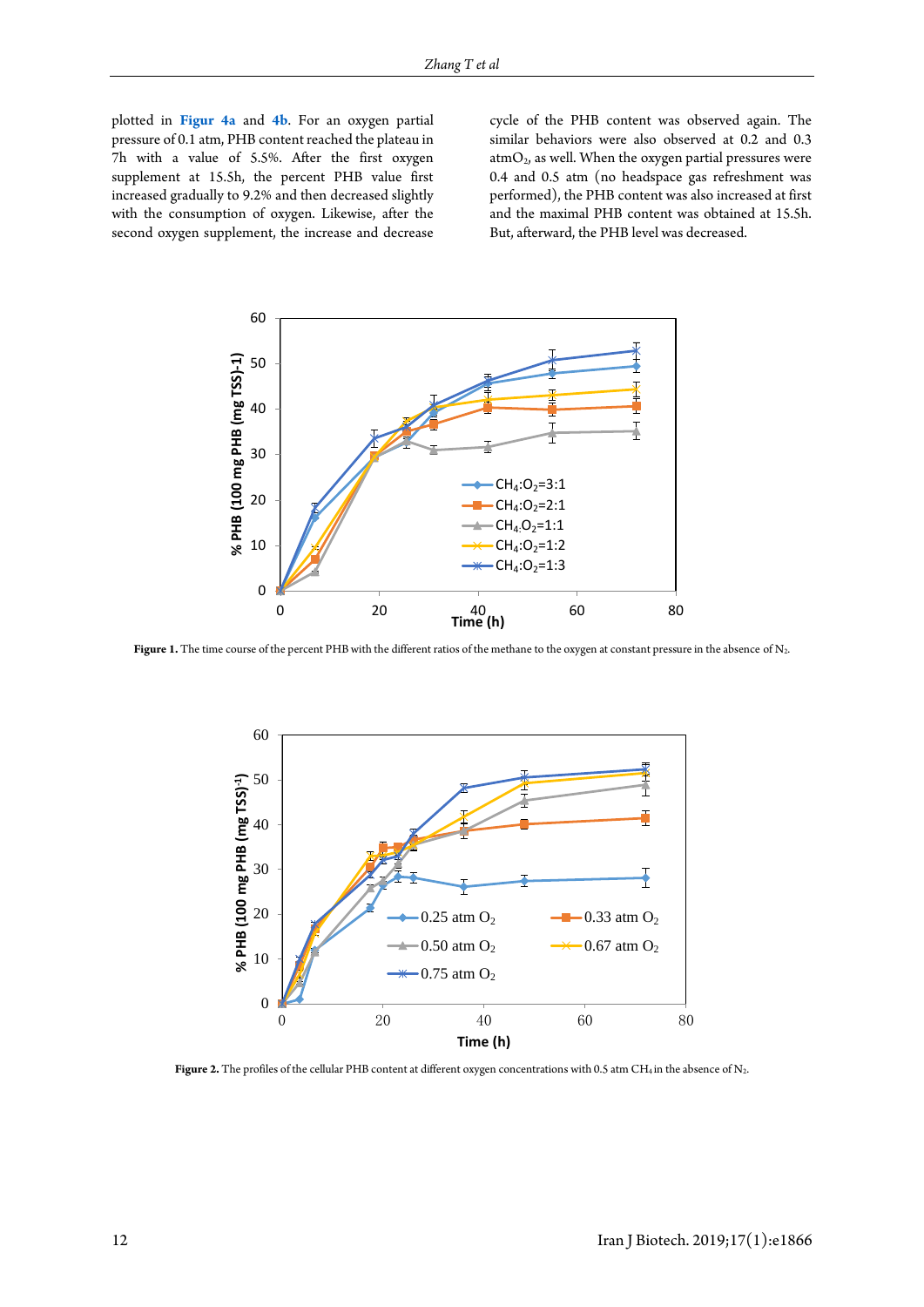

<span id="page-4-0"></span>Figure 3. The time course of the percent PHB at different oxygen concentration with 0.2 atm CH<sub>4</sub> in the absence of N<sub>2</sub>.



Figure 4. (A) The graph representing the variation in the percent PHB and (B) changes in the oxygen partial pressure in the presence of N<sub>2</sub>. 0.5 atm  $CH<sub>4</sub>$ , 0.3 atm N<sub>2</sub> and different concentration of the O<sub>2</sub> were introduced and the headspace was refreshed only when oxygen was almost depleted.

To test the possibility of more PHB accumulation in the presence of the  $N_2$ , the headspace gas was refilled every 12 hours, as the PHB content began to decrease after that. As shown in **[Figure 5](#page-5-0)**, the different effects of the  $O_2$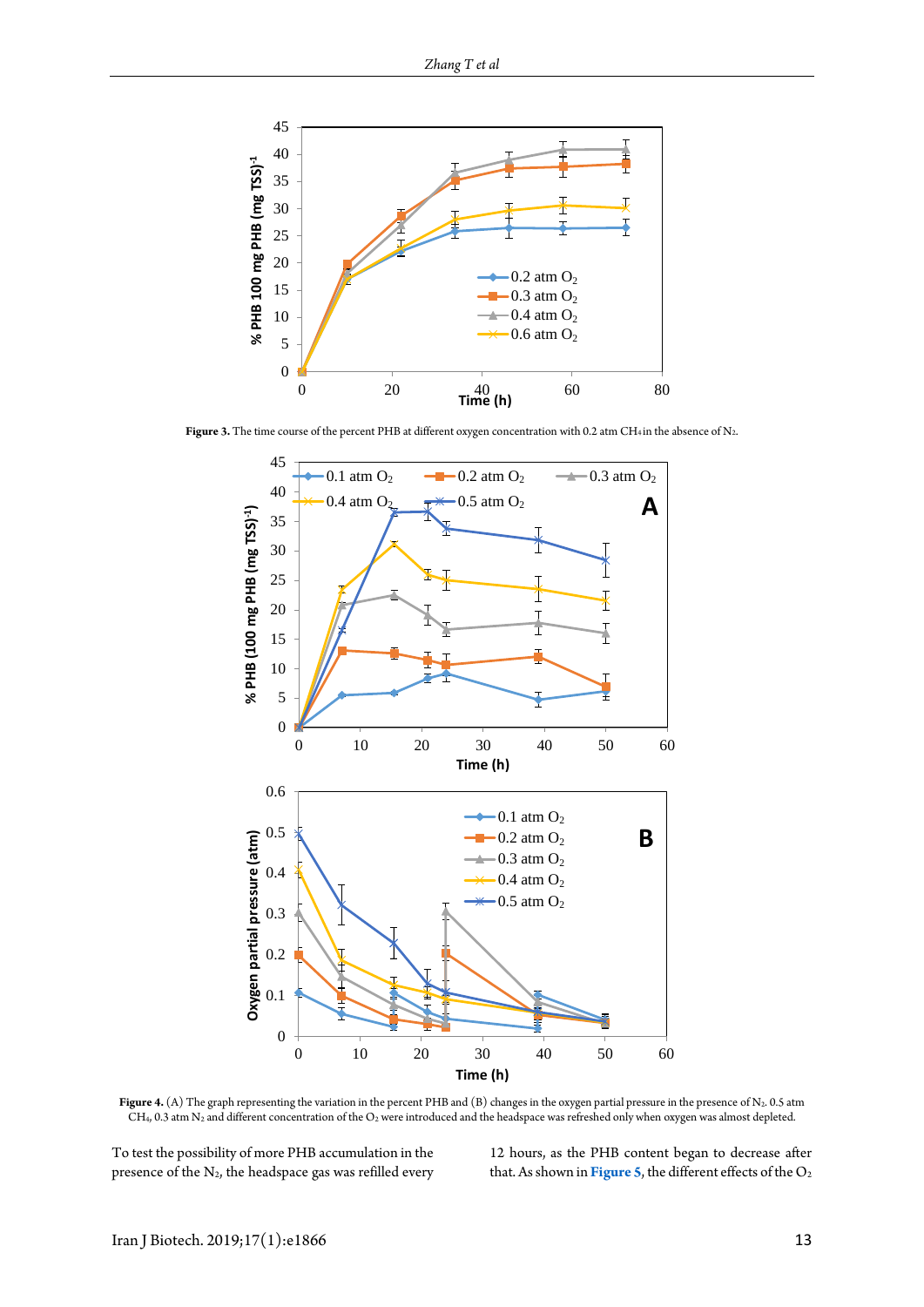on PHB synthesis were observed. The highest maximal percent PHB value (55.5%) was obtained at 0.2 atm O<sub>2</sub>. The decrease in the maximal PHB content occurred when oxygen concentration was successively increased to 0.5 atm as observed in the following pattern: 0.3 atm $O_2$  (47.0%) > 0.4 atm  $O_2$  (45.9%) > 0.5 atm (37.3%). Then, the maximal PHB content slightly increased to 40.7% when oxygen concentration was further increased to 0.7 atm ( $\rho = -0.086$ , n = 10, P =

0.001). The inhibition of the higher concentration oxygen on PHB synthesis of the methanotroph appeared at 0.5 atmCH<sub>4</sub>in the presence of N<sub>2</sub>. [Table 1](#page-5-1) provides details of the maximal PHB concentration and PHB productivity obtained in the regimen of refreshed headspace gas every 12 hours. It is noteworthy that the highest PHB concentration of the 901.8 mg. $L^{-1}$  was obtained at 0.2 atm  $O_2$  with a PHB productivity of 12.5  $mg.L^{-1}.h^{-1}.$ 

<span id="page-5-1"></span>

| Table 1. The maximal PHB concentration and PHB productivity obtained in the regimen of the renovating headspace every 12 h in presence of N <sub>2</sub> . |  |  |
|------------------------------------------------------------------------------------------------------------------------------------------------------------|--|--|
|                                                                                                                                                            |  |  |

<span id="page-5-0"></span>

| Oxygen concentration (atm) | Maximal PHB concentration $(mg.L^{-1})$ | PHB productivity $(mg.L^{-1}.h^{-1})$ |
|----------------------------|-----------------------------------------|---------------------------------------|
| 0.20                       | $901.8 \pm 21.3$                        | $12.5 \pm 0.3$                        |
| 0.30                       | $652.1 \pm 31.4$                        | $9.1 \pm 0.4$                         |
| 0.40                       | $623.1 \pm 24.1$                        | $8.7 \pm 0.3$                         |
| 0.50                       | $443.5 \pm 19.1$                        | $6.2 \pm 0.3$                         |
| 0.70                       | $507.7 \pm 23.8$                        | $7.1 \pm 0.3$                         |



Figure 5. The effect of the oxygen concentration on PHB accumulation with headspace replenished every 12 h in the presence of N<sub>2</sub>. The initial headspace was consisted of the 0.5 atm CH<sub>4</sub>, 0.3 atm  $N_2$  and different concentration of  $O_2$ .

#### **5. Discussion**

The PHB accumulation was first conducted with different ratios of the methane to the oxygen in the absence of  $N_2$ . It has been reported that methanotrophs prefers to grow at the level where both oxygen and methane are completely consumed [\(21\)](#page-7-12). It has been calculated that the molar ratio of the consumed methane and oxygen consumed is equal to 1:1.5 in theory [\(22\)](#page-7-13). In PHB production phase, the higher maximal PHB contents were more likely to be obtained with excessive methane at the higher ratios of methane to oxygen. The result was consistent with the previous research about PHB production from the mixtures of the volatile fatty acids (VFAs) that, an excess exogenous carbon source is favorable for the intracellular PHA accumulation of the activated sludge [\(23\)](#page-7-14).

At a fixed methane partial pressure without  $N_2$ , the data indicated that limiting  $O<sub>2</sub>$  concentration negatively affected the PHB accumulation of the methanotrophs, which was also verified previously  $(2)$ . So, it is important to ensure adequate oxygen pressure during the accumulation of the PHB. On the other hand, it seems

that an overdose of oxygen might depress PHB synthesis of the methanotroph and the oxygen partial pressure that inhibited PHB production perhaps varied at different methane partial pressure, as well. It has been reported that with oxygen concentrations increasing from 20% to 60%, the methane oxidization rate was reduced by more than 23% for both types I and II methanotrophs [\(24\)](#page-7-15). Henckel *et al.* reported that responses of the methane oxidation of the rice field soil to the increased oxygen concentration varies at high and low methane concentration, which is consistent with the phenomenon observed in this test [\(25\)](#page-7-16). It has been reported that the molar ratio of the methane to that of oxygen should be maintained at a ratio  $\geq 1:2$  for an improved methane oxidation  $(26)$ . In tests with 0.5 atm CH<sub>4</sub>, the CH<sub>4</sub>: O<sub>2</sub> ratio was maintained at a ratio  $\geq 1:1.5$ and the maximal PHB content was gradually increased with an increased oxygen con centrations. However, in the tests with  $0.2$  atm  $CH<sub>4</sub>$ , when the oxygen partial pressure was increased to 0.6 atm ( $CH_4:O_2=1:3$ ), the maximal PHB content was indeed significantly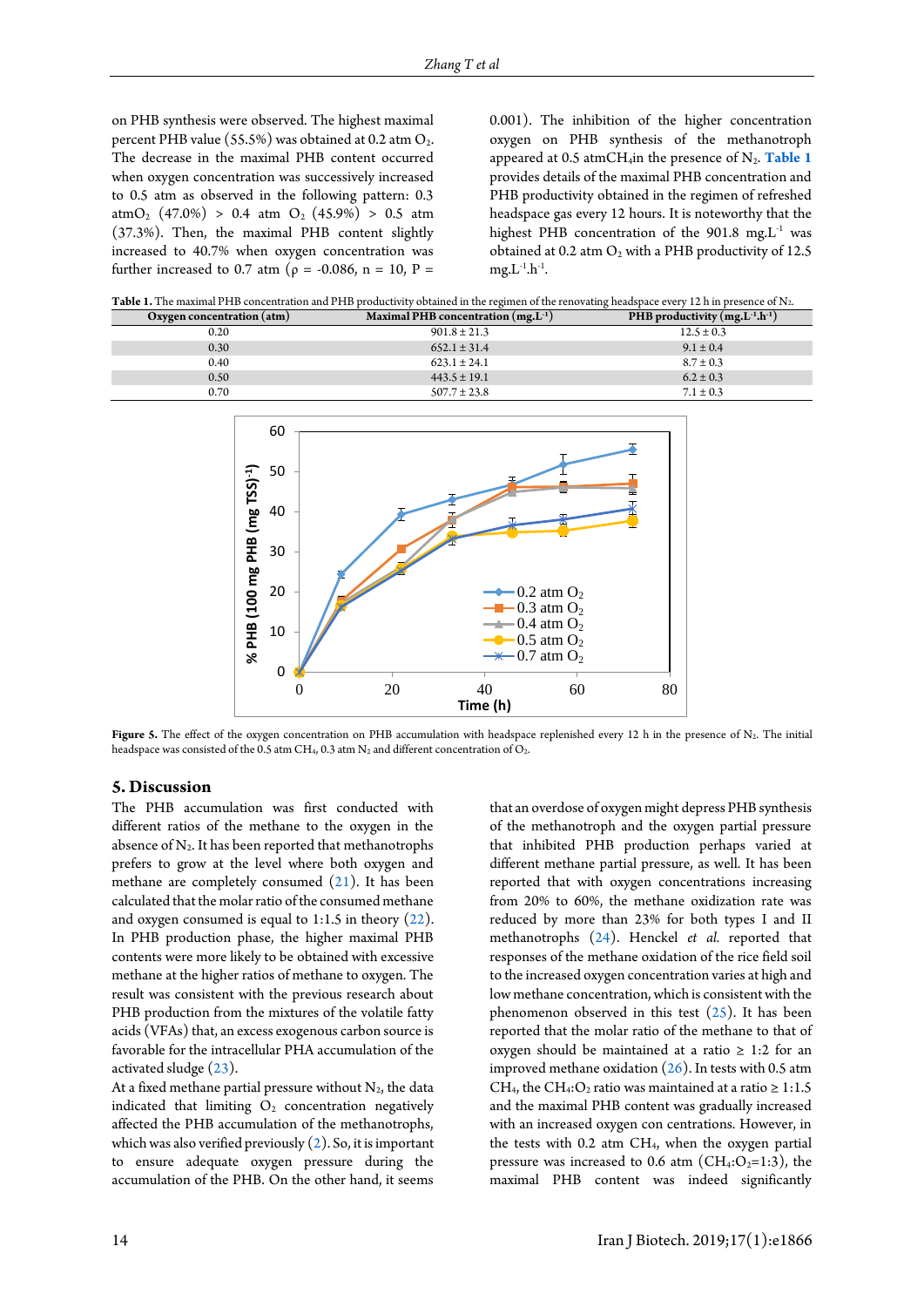decreased. Therefore, the lower PHB content of  $CH_4:O_2=1:3$  was likely to be mainly caused by the inhibition of excess oxygen.

In the presence of  $N_2$ , with the headspace gas replenished only when oxygen was almost depleted, PHB was accumulated and degraded cyclically. It has been reported that with the different mixture of the methane and air as the gaseous substrate flow, once nitrate was exhausted, the percent value of PHB was improved apparently at first and then followed by a gradual reduction which was in agreement with the phenomenon presented in these investigations [\(17\)](#page-7-9). It has been observed that only slow growth of the methanotrophs was performed with  $N_2$  as a sole nitrogen source when compared with the nitrate- or ammonium-supplied bacteria [\(15\)](#page-7-7), which indicated that  $N_2$  could only provide a limited source of nitrogen. It seems that regardless of the oxygen partial pressure, the sudden removal of nitrate would result in a relative lack of nitrogen source and stimulates PHB accumulation at the beginning even though  $N_2$  was added as a nitrogen source. It has been demonstrated that Type II methanotrophs have a complete tricarboxylic acid (TCA) cycle, which can utilize acetyl CoA produced from PHB degradation as the substrate to produce reducing equivalents [\(13\)](#page-7-5). On the other hand, it is well known that a reducing equivalent is required in the process of energy-intensive  $N_2$  fixation [\(27\)](#page-7-18). Moreover, type II nitrogenase of the methanotrophs has been reported to tolerate an oxygen partial pressure up to 28% [\(28\)](#page-7-19). Therefore, the degradation of PHB might be used as a source of reducing power to assimilate  $N_2$ .

When compared with PHB productions at 0.5 atm CH<sub>4</sub> without  $N_2$ , the maximal PHB content of 0.2 atm  $O_2$  was significantly improved in the presence of  $N_2$  with the headspace replenished every 12 h, which was likely attributed to the limited nitrogen source provided by the N2 fixation. A kinetic study of the PHB production by Protomonas extorque revealed that a nitrogen source was necessary, not only in the growth phase but also in the PHB production phase, as well [\(29\)](#page-7-20). It was reported that the PHB accumulation of a recombinant Escherichia coli was improved significantly when a small quantity of the complex nitrogen source was added [\(30\)](#page-7-21). With oxygen concentration progressively increasing to 0.7 atm, the maximal PHB content decreased obviously in the presence of  $N_2$ , which was so different from results observed at  $0.5$  atm  $CH<sub>4</sub>$  in the absence of  $N_2$ . It has been observed that the response of the methane oxidation to the increase of the oxygen concentration under  $N_2$ -fixing condition was opposite to that under nitrate-supplied conditions, which was supposed to be due to the effect of nitrogen metabolism on carbon metabolism [\(31\)](#page-7-22). So, the reverse effects of oxygen partial pressure on PHB production between tests in the presence and in the absence of  $N_2$  at 0.5 atm

CH4 might be attributed to the variations of the carbon metabolism.

In conclusion, both in the presence and in the absence of N2, the maximal PHB content of *M. trichosporium* OB3b could reach a high value. The responses of PHB accumulation of methanotroph to oxygen partial pressures in the absence of  $N_2$  were opposite to that in the presence of N<sub>2</sub>. The production of high content PHB in the presence of  $N_2$  would greatly reduce the requirement for the purity of the methane and pure oxygen could also be substituted by the air, leading to a further reduction in the PHB production cost.

## **Acknowledgment**

We greatly appreciate M. Kalyuzhnaya of the University of Washington for providing *Methylosinus trichosporium* OB3b. The present investigation was supported by the Henan Postdoctoral Research Project (Chemical Absorption-Biological Treatment Integrated Process for Flue Gas Desulfurization and Denitration) and the National Key Scientific and Technology Project for Water Pollution Treatment of China (2012ZX07202006).

#### **References**

- <span id="page-6-0"></span>1. Akaraonye E, Keshavarz T, Roy I. Production of polyhydroxyalkanoates: the future green materials of choice. *J Chem Technol Biotechnol*. 2010;**85**(6):732-743. [doi: 10.1002/jctb.2392](http://dx.doi.org/10.1002/jctb.2392)
- <span id="page-6-1"></span>2. Karthikeyan OP, Chidambarampadmavathy K, Cirés S, Heimann K. Review of Sustainable Methane Mitigation and Biopolymer Production. *Crit Rev Environ Sci Technol*. 2014;**45**(15):1579-1610. [doi: 10.1080/106 43389.201](http://dx.doi.org/10.1080/10643389.2014.966422)  [4.966422](http://dx.doi.org/10.1080/10643389.2014.966422)
- <span id="page-6-2"></span>3. Khosravi-Darani K, Vasheghani-Farahani E, Shojaosadati SA, Yamini Y. Effect of process variables on supercritical fluid disruption of Ralstonia eutropha cells for poly(R-<br>hydroxybutyrate) recovery. Biotechnol Prog. hydroxybutyrate) recovery. *Biotechnol* 2004;**20**(6):1757-1765. [doi: 10.1021/bp0498037](http://dx.doi.org/10.1021/bp0498037) [pmid:](www.ncbi.nlm.nih.gov/pubmed/15575709)  [15575709](www.ncbi.nlm.nih.gov/pubmed/15575709)
- 4. Mokhtari-Hosseini ZB, Vasheghani-Farahani E, Heidarzadeh-Vazifekhoran A, Shojaosadati SA, Karimzadeh R, Khosravi Darani K. Statistical media optimization for growth and PHB production from methanol by a methylotrophic bacterium. *Bioresour Technol*. 2009;**100**(8):2436-2443. [doi: 10.1016/j.bior](http://dx.doi.org/10.1016/j.biortech.2008.11.024)  [tech.2008.11.024](http://dx.doi.org/10.1016/j.biortech.2008.11.024) [pmid: 19121581](www.ncbi.nlm.nih.gov/pubmed/19121581)
- 5. Mokhtari-Hosseini ZB, Vasheghani-Farahani E, Shojaosadati SA, Karimzadeh R, Heidarzadeh-Vazifekhoran A. Effect of feed composition on PHB production from methanol by ofMethylobacterium extorquens(DSMZ 1340). *J Chem Technol Biotechnol*. 2009;**84**(8):1136-1139. [doi:](http://dx.doi.org/10.1002/jctb.2145)  [10.1002/jctb.2145](http://dx.doi.org/10.1002/jctb.2145)
- 6. Park DH, Kim BS. Production of poly(3 hydroxybutyrate) and poly(3-hydroxybutyrate-co-4 hydroxybutyrate) by Ralstonia eutropha from soybean oil. *N Biotechnol*. 2011;**28**(6):719-724. [doi:](http://dx.doi.org/10.1016/j.nbt.2011.01.007)  [10.1016/j.nbt.2011.01.007](http://dx.doi.org/10.1016/j.nbt.2011.01.007) [pmid: 21333767](www.ncbi.nlm.nih.gov/pubmed/21333767)
- 7. Tanaka K, Miyawaki K, Yamaguchi A, Khosravi-Darani K, Matsusaki H. Cell growth and P(3HB) accumulation